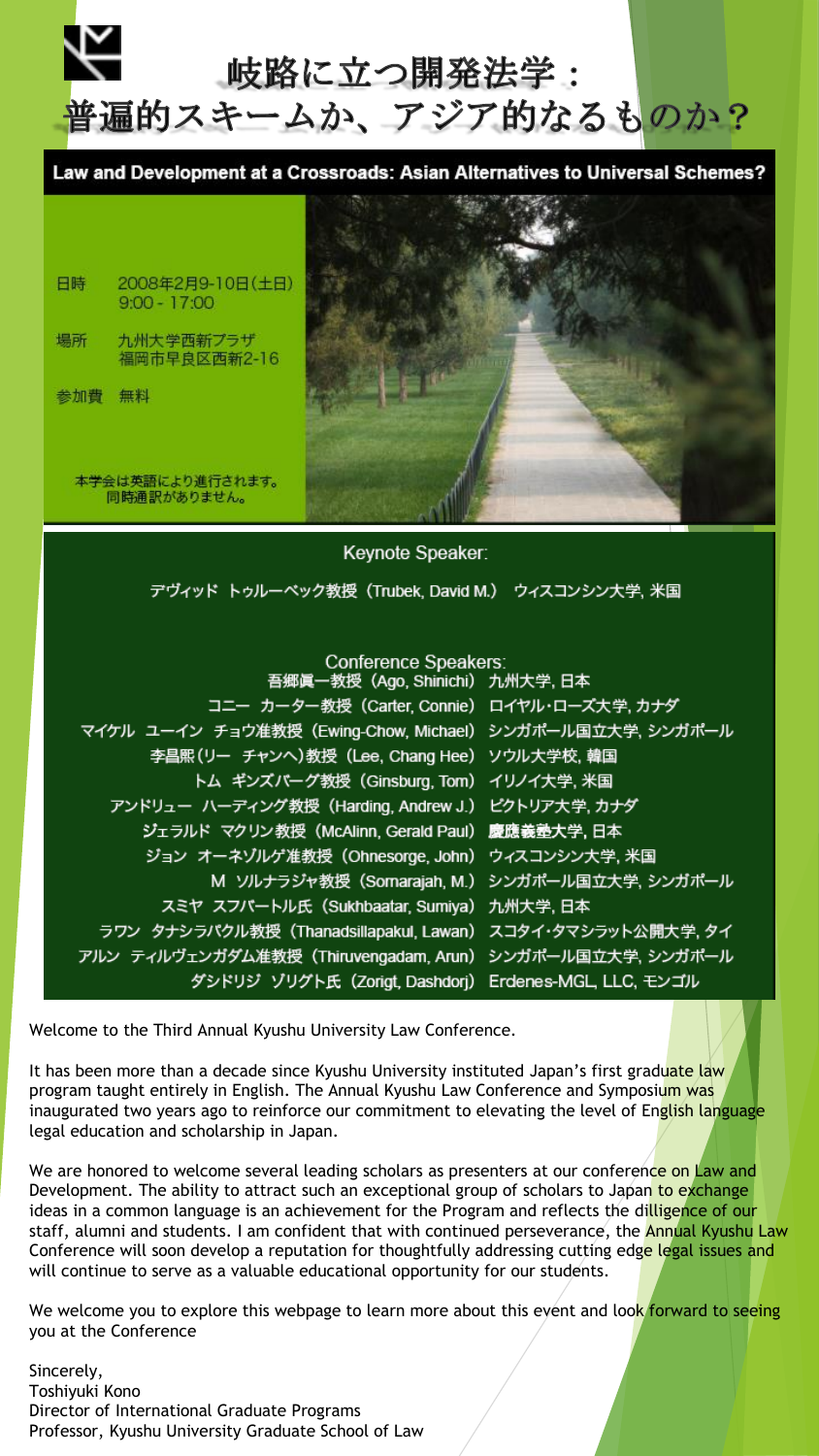## **FIRST CONFERENCE DAY, FEBRUARY 9**

### OPENING CEREMONY

10:00 - 10:10 Welcoming Remarks **Professor Toshiyuki Kono (Director of the International Graduate Programs)** Kyushu University Graduate School of Law

10:10 - 10:30 Introduction Mr. Sumiya Sukhbaatar (LL.D. candidate, Kyushu University)

10:30 - 11:10 Keynote Speech: Law and Development in a Time of Multiple Visions Professor David M. Trubek (University of Wisconsin)

11:10 - 11:30 Question and Answer

11:30 - 13:00 Lunch Break

SESSION 1.

13:00 - 13:20 Japanese Law and Asian Development Professor Tom Ginsburg (University of Illinois)

13:20 - 13:30 Question and Answer

13:30 - 13:50 Law and Development: Korean Contemporary History in Retrospect Professor Chang Hee Lee (Seoul National University)

13:50 - 14:00 Question and Answer

14:00 - 14:20 Law and Development Orthodoxies and the Northeast Asian Experience Professor John Ohnesorge (University of Wisconsin)

14:20 - 14:30 Question and Answer

14:30 - 14:40 LL.D./LL.M. Student Response

14:40 - 15:00 Discussion

15:00 15:30 Tea Break

SESSION 2.

15:30 - 15:50 Neo-Liberalism, Foreign Investment and the International Law of Development Professor M. Sornarajah (National University of Singapore)

15:50 - 16:00 Question and Answer

16:00 - 16:20 Soft-law Approach in Labour Law in Asia: Should It Be or Should It Not Be? Professor Shinichi Ago (Kyushu University)

16:20 - 16:30 Question and Answer

16:30 - 16:50 Dispute Resolution under FTAs, EPAs and BITs: National Courts, Bilateral Tribunals,

or Arbitration and the Emergence of Private Rights in Public International Law Professor Gerald Paul McAlinn (Keio University)

16:50 - 17:00 Question and Answer

17:00 - 17:10 LL.D./LL.M. Student Response

17:10 - 17:30 Discussion